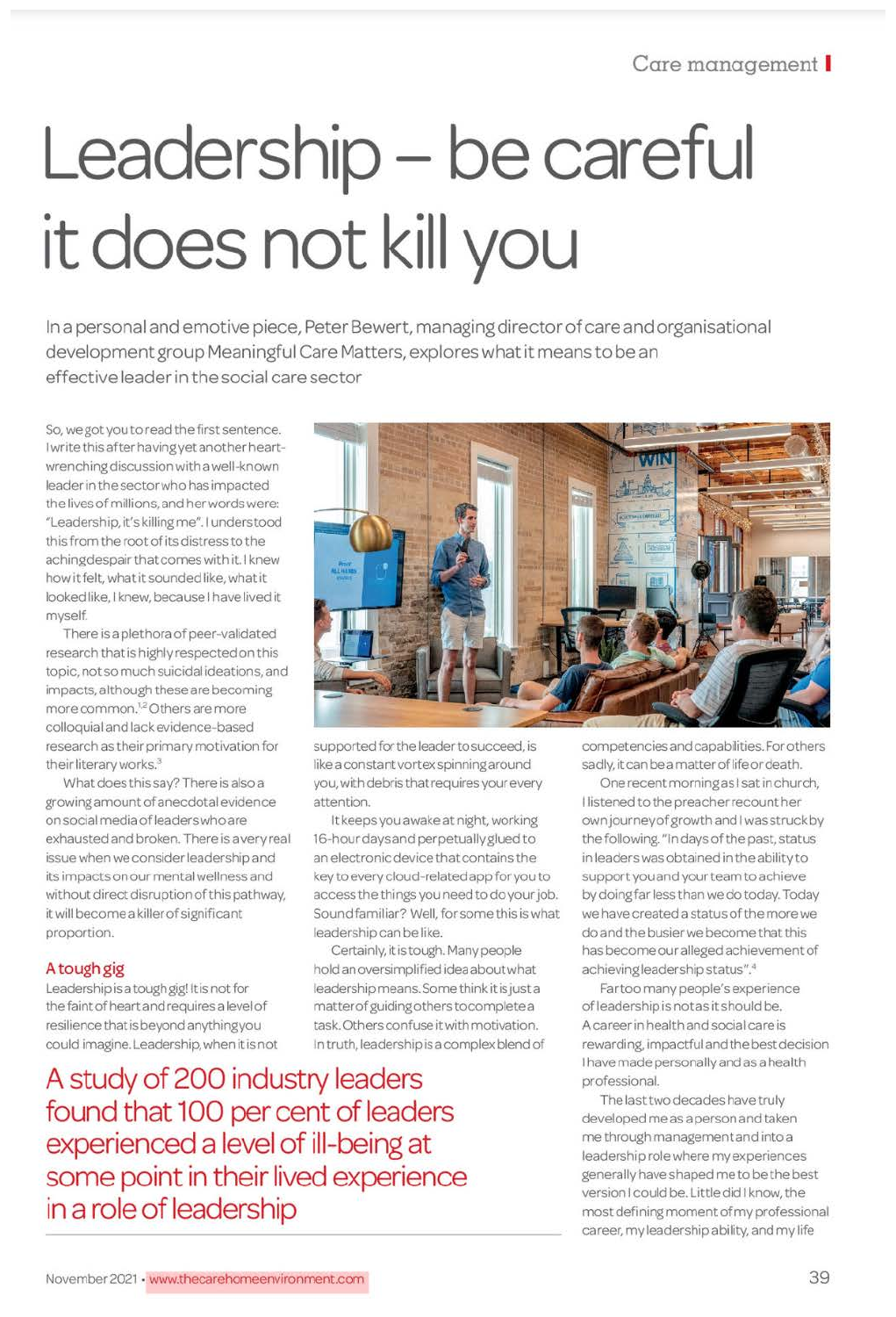

were about to occur.

Asa child where I accompanied my grandmother to 'help' at the nursing home where she worked, I learned so much. By the time I was 14, the investment in me as a person and as a nurse to be, and dare I say it, the beginning of my leadership journey had been sown. This was personcentred leadership and care in action by my grandma.

In the two decades since this moment, I hadseena typeof carethat, while clinically efficient. was devoid of love, heart, and soul. I remember being yelled atas a trainee nurse for making a woman a cup of tea after her mother had died, but the bed needed to becarbolised. Or the time that a group of nurses played a horrendous practical joke involving somebody who had died.

Disrespectful at the very least, this was abusive disregard for the value of human life at best. Where was the love? It was still there; it was just harder and more secretive as it no longer had a status deemed important.

### **Covid hits the heart and soul**

Covid-19has seenthis dichotomyof person-centeredness being played like Russian roulette. This sad tale has been our lived reality and the dichotomy is more cntical than ever. Leaders are resigning in droves,<sup>5</sup> unable to care,<sup>6</sup> which has become more of a reality since the Covid pandemic, where loneliness, isolation, and a loss of core spirit for people who live In care homes has manifested.

The leaders and workers who used to love their job more than anything

were 'losing their family',<sup>7</sup> and this was a hard reality to live and learn as a human being, let alone trying to lead a team through this. Despite this hardship, the increase of regulatory burden due to lack of government attention to repeated reports indicate a lack of resources, crisis and a pandemic of loneliness and depression.

Person-centrednessdid notappear to extend to those who were on 'the front-line' of dealing with this crisis and expected to respond to constantly changing demands and priorities.<sup>8</sup> Covid was a catalyst, but the cause has been deep-rooted for some time within health professions.<sup>9</sup>

#### **Horizontal violence**

We have seen people in leadership roles who have had their core spirits crushed. This is clearly a serious and very sad outcome. While this is the extreme end of the spectrum, a study of200 industry leaders found that 100 per cent of leaders experienced a level of ill-being at some point in their lived experience in a role of leadership. **<sup>0</sup>**

There was a shared theme that leadership roles at some point have an experience of reaching their breaking pointat work. Furthermore, 24 per cent of the leaders who participated in this study indicated they had suicidal ideations.

Sadly, 'horizontal violence' is not limited toa single silo of health professionals, it is pervasive, damaging to wellness, mental heal th and every aspect of our lived experience and core spirit. Sadly, as some people have progressed into leadership roles, the

intensity and severity of ill-being caused by behaviours from colleagues is where the most damaging of impacts can be seen n<sub>12</sub>

This Is not unique. Bredemeier and Miller indicate that the levels of people in leadership experiencing psychiatric conditions, burnout and suicide cannot be ignored.'3

The loss of one life from suicide is one too many. Our stories matter, every life matters, leadership matters, so why do evidence-based research studies identify that leadership roles generally result in 54 per cent of individuals having long-term impaired executive function, ultimately leading to higher rates of suicide? When we accept this as the norm. we no longer can see past this experience, and we lose sight of what wellbeing as leaders can look, sound and feel like.<sup>1.1</sup>

#### **True leadership**

For person-centred cultures to be truly effective, palpable, something that you can look, see, feel, and almost touch, we must be person-centred with each other as leaders and as teams. We will never create a true person-centred culture untilwecanreplicate whatwepurported to be achieving in our policy statements with each other as leaders, workers, and colleagues. This means everyone organisationally.

Personally, this is part of my lived experience. My life almost ended due to the ill-thought belief that Iwasa failure at leading my team. The fact was that I was ill-prepared, ill-equipped, and unsupported in a role which was a significant step personally.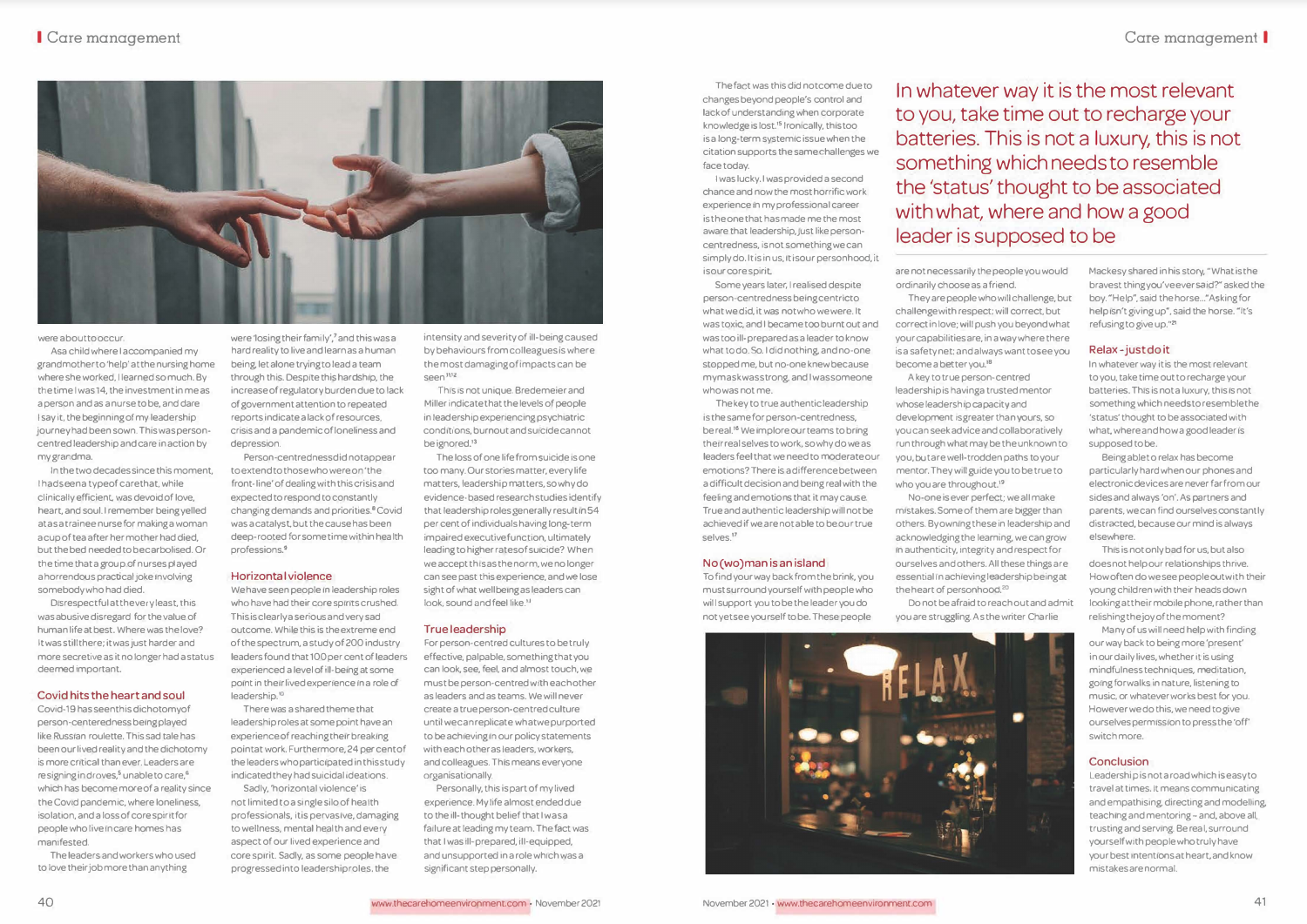The fact was this did not come due to changes beyond people's control and lack of understanding when corporate knowledge is lost.<sup>15</sup> Ironically, this too is a long-term systemic is sue when the citation supports the same challenges we face today.

I was lucky. I was provided a second chance and now the most horrific work experience in my professional career is the one that has made me the most aware that leadership, just like personcentredness, is not something we can simply do. It is in us, it is our personhood, it is our core spirit.

Some years later, I realised despite person-centredness being centricto what we did, it was not who we were. It was toxic, and I became too burnt out and was too ill-prepared as a leader to know what to do. So, I did nothing, and no-one stopped me, but no-one knew because my mask was strong, and I was someone who was not me.

The key to true authentic leadership is the same for person-centredness. be real.<sup>16</sup> We implore our teams to bring their real selves to work, so why do we as leaders feel that we need to moderate our emotions? There is a difference between a difficult decision and being real with the feeling and emotions that it may cause. True and authentic leadership will not be achieved if we are not able to be our true selves.<sup>17</sup>

# No (wo)man is an island

To find your way back from the brink, you must surround yourself with people who will support you to be the leader you do not yet see yourself to be. These people

In whatever way it is the most relevant to you, take time out to recharge your batteries. This is not a luxury, this is not something which needs to resemble the 'status' thought to be associated with what, where and how a good leader is supposed to be

are not necessarily the people you would ordinarily choose as a friend.

They are people who will challenge, but challenge with respect; will correct, but correct in love; will push you beyond what your capabilities are, in a way where there is a safety net; and always want to see you become a better you.<sup>18</sup>

A key to true person-centred leadership is having a trusted mentor whose leadership capacity and development is greater than yours, so you can seek advice and collaboratively run through what may be the unknown to you, but are well-trodden paths to your mentor. They will guide you to be true to who you are throughout.<sup>19</sup>

No-one is ever perfect; we all make mistakes. Some of them are bigger than others. By owning these in leadership and acknowledging the learning, we can grow in authenticity, integrity and respect for ourselves and others. All these things are essential in achieving leadership being at the heart of personhood.<sup>20</sup>

Do not be afraid to reach out and admit you are struggling. As the writer Charlie



Mackesy shared in his story, "What is the bravest thing you've ever said?" asked the boy. "Help", said the horse... "Asking for help isn't giving up", said the horse. "It's refusing to give up."21

# Relax-just do it

In whatever way it is the most relevant to you, take time out to recharge your batteries. This is not a luxury, this is not something which needs to resemble the 'status' thought to be associated with what, where and how a good leader is supposed to be.

Being able to relax has become particularly hard when our phones and electronic devices are never far from our sides and always 'on'. As partners and parents, we can find ourselves constantly distracted, because our mind is always elsewhere.

This is not only bad for us, but also does not help our relationships thrive. How often do we see people out with their young children with their heads down looking at their mobile phone, rather than relishing the joy of the moment?

Many of us will need help with finding our way back to being more 'present' in our daily lives, whether it is using mindfulness techniques, meditation, going for walks in nature, listening to music, or whatever works best for you. However we do this, we need to give ourselves permission to press the 'off' switch more.

# Conclusion

Leadership is not a road which is easy to travel at times. It means communicating and empathising, directing and modelling, teaching and mentoring - and, above all, trusting and serving. Be real, surround yourself with people who truly have your best intentions at heart, and know mistakes are normal.